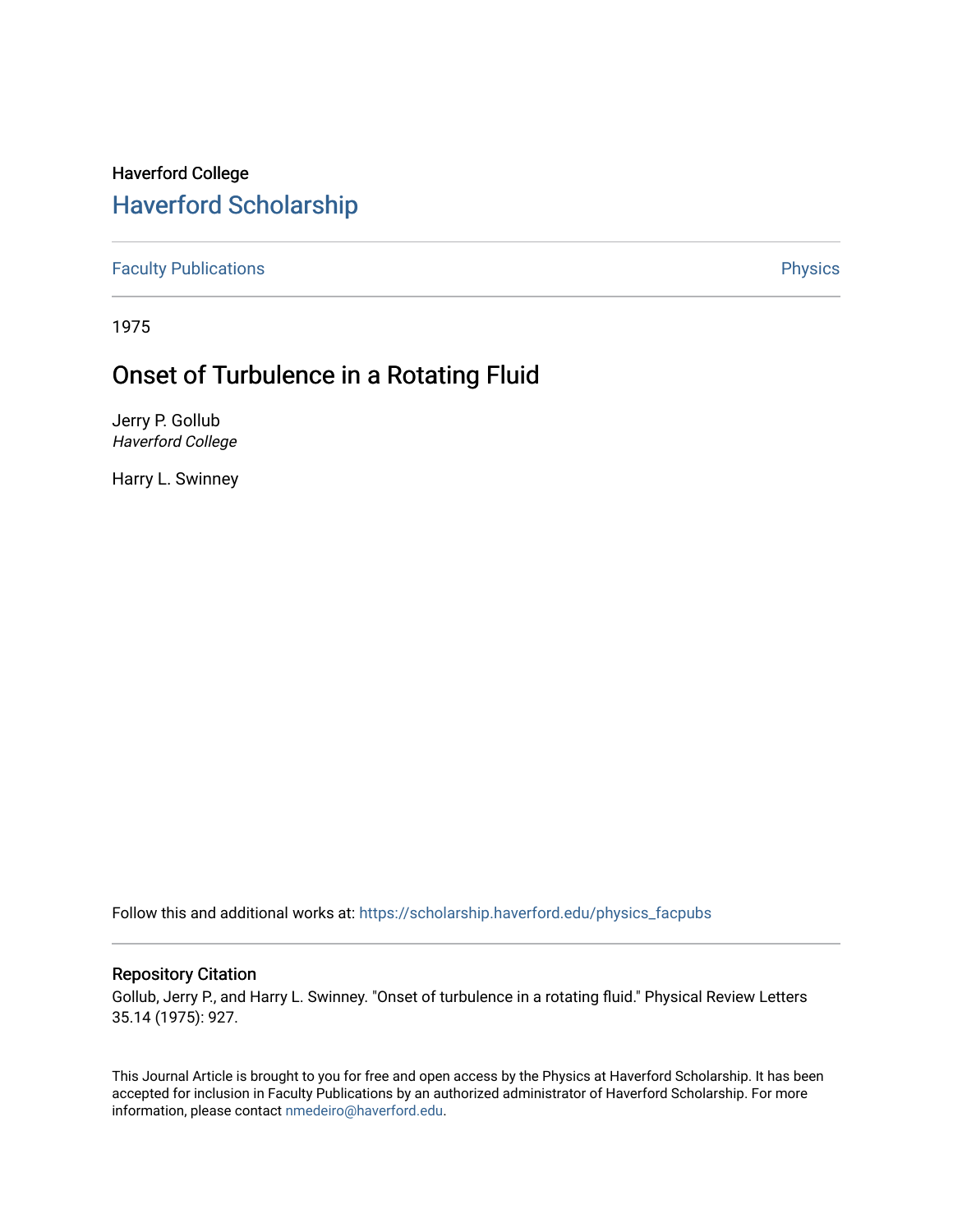tion of Molecular Spectra (Chapman and Hall, London, 1963).

 ${}^{9}P$ . H. Krupenie, The Band Spectrum of Carbon Monoxide, U. S. National Bureau of Standards-National Standards Reference Data Series No. 5 {U.S. GPO. , Washington, D.C., 1966).

 $^{10}$ J. L. Franklin, J. G. Dillard, H. M. Rosenstock, J. T. Herron, K. Draxl, and F. H. Field, in Ionization Potentials, Appearance Potentials and Heats of Formation of Gaseous Positive Ions, edited by J. L. Franklin et al., U.S. National Bureau of Standards-National Standards Reference Data Series No. 26 (U.S. GPO, Washington, D.C., 1969).

 $^{11}$ C. E. Moore, Selected Tables of Atomic Spectra, U. S. National Bureau of Standards-National 'Standards Reference Data Series No. 3, Sect. 3 (U.S. GPO, Washington, D.C., 1970).

 $^{12}$ L. T. Earls, Phys. Rev. 48, 423 (1935).

<sup>13</sup>The Franck-Condon factors were calculated from the

 $CO^+(A^2\Pi)$  and  $CO^+(X^2\Sigma^+)$  spectroscopic constants (see Ref. 9), by use of a program by Zare: R. N. Zare, University of California Radiation Laboratory Report No. UCRL-10925, 1963 (unpublished). A centrifugal potential for the medium value of  $J' = 40$  was included in this step. It affected the important Franck-Condon factors by less than 10%.

<sup>14</sup>Charge-transfer spectra taken at  $E_{c, m}$  = 3.6 eV (the same collision energy as in the reaction  $C^+$ +O<sub>2</sub>) could approximately be fitted by a thermal distribution with  $T_{\rm 0}$ =5000°K.<br><sup>15</sup>The CO polarizability was taken from J. O. Hirsch

felder, C. F. Curtiss, and R. B. Bird, Molecular Theory of Gases and Liquids (Wiley, New York, 1967), p. 988.

 $^{16}$ See, e.g., J. C. Tully, Z. Herman, and R. Wolfgang, J. Chem. Phys. 54, <sup>1730</sup> (1971); E. A. Gislason, B. H. Mahan, C. W. Tsao, and A. S. Werner, J. Chem. Phys. 54, 3897 (1971).

### Onset of Turbulence in a Rotating Fluid\*

J. P. Gollub† $\dagger$  and Harry L. Swinney

Physics Department, City College of the City University of New York, New York, New York 10031 (Received 17 July 1975)

Light-scattering measurements of the time-dependent local radial velocity in a rotating fluid reveal three distinct transitions as the Reynolds number is increased, each of which adds a new frequency to the velocity spectrum. At a higher, sharply defined Reynolds number all discrete spectral peaks suddenly disappear. Our observations disagree with the Landau picture of the onset of turbulence, but are perhaps consistent with proposals of Ruelle and Takens.

Thirty years ago, Landau proposed' that the turbulent state of a fluid results from a large number of discrete transitions or bifurcations, each of which causes the velocity field to oscillate with a different frequency  $f_i$ , until for sufficiently large  $i$  the motion appears chaotic, although the time correlation functions  $C(\tau)$  of the velocity field do not strictly go to zero as  $\tau \rightarrow \infty$ . The Landau picture has been presumed applicable to a large class of systems, including the rotating fluid that we have studied. Systems in a second class (which we will not mention further) exhibit inverted bifurcations, where the transition to turbulence is hysteretic, and usually no periodic regime precedes the onset of chaotic behavior.

The Landau picture has been challenged by Ruelle and Takens,<sup>2</sup> who propose on the basis of abstract mathematical arguments that the motion should be aperiodic with exponentially damped correlation functions after three or four bifurcations to time-dependent states. Recently McLaughlin and Martin' have performed numerical calculations on a truncated set of equations applicable to Rayleigh-Benard convection, and they found a sharp transition to aperiodic behavior following a periodic regime, in qualitative agreement with the arguments of Ruelle and Takens.

A great variety of periodic and chaotic states have been observed in past experiments on rotating<sup>4</sup> and convecting<sup>5,6</sup> systems. These experiments have not examined the onset of aperiodicity in sufficient detail to distinguish between what we term the Landau and Ruelle- Takens pictures. In contrast, Ahlers' has recently observed and characterized a sharp transition to aperiodic behavior in sensitive heat-flux measurements on convecting liquid helium; however, the periodic states which presumably precede the transition were not observed.

We present here the first detailed measurements of a local property that shows a sequence of periodic regimes followed by a sharp and reversible transition to an aperiodic state, as de-

927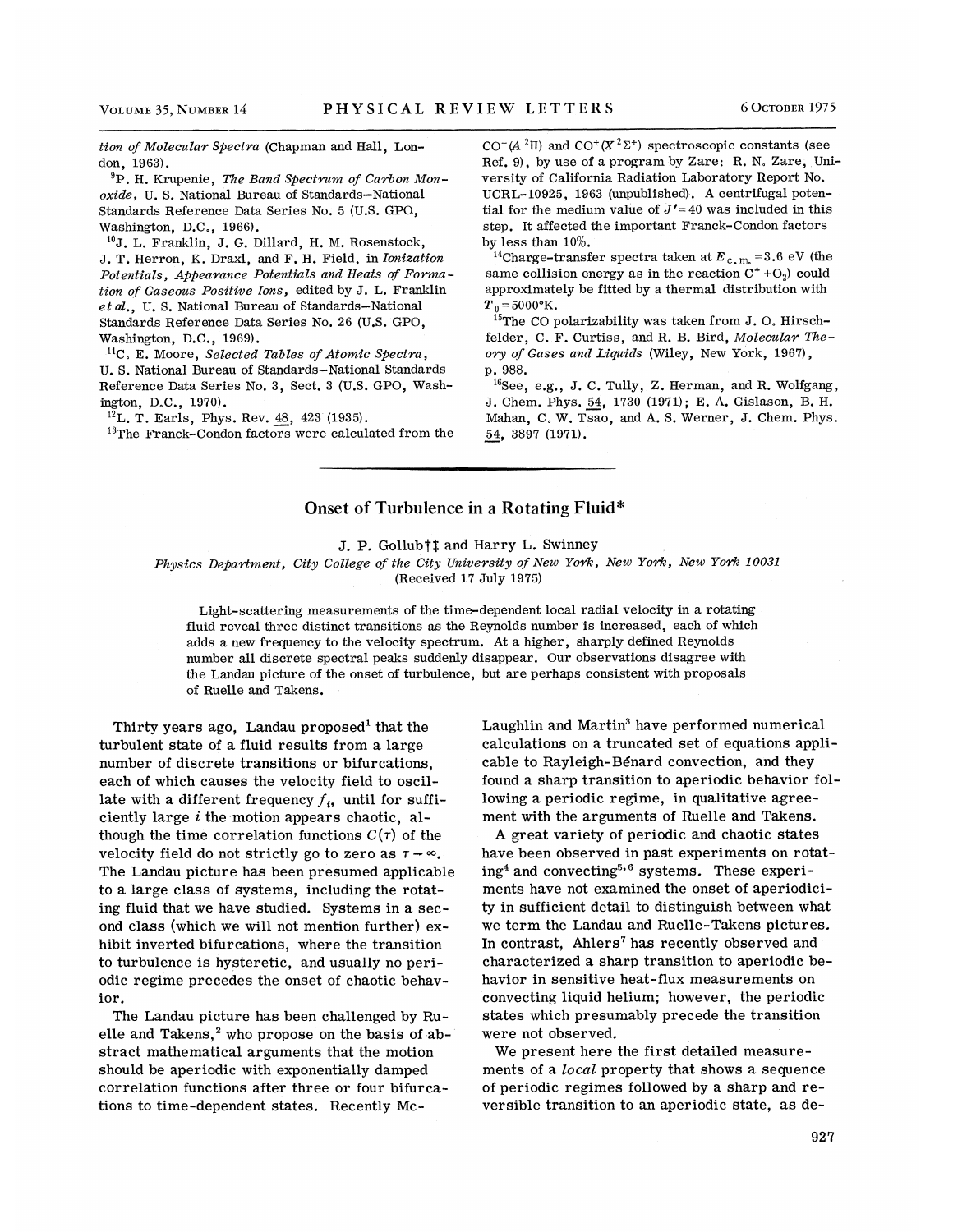fined by the vanishing of all discrete spectral peaks (or equivalently, the decay of the time correlation functions). Specifically, we have studied the radial velocity in a fluid rotating between concentric cylinders. The observed behavior clearly contradicts the Landau model of the onset of turbulence.

In our experiments the fluid (water) was confined between an inner rotating stainless-steel cylinder of radius  $r_1 = 2.224$  cm and a stationary precision-bore glass tube of inner radius  $r<sub>2</sub>$ = 2.540 cm. The gap d was uniform to within  $1\%$ over its entire length. The fluid height in the cell

was 6.25 cm and the cell temperature was 27.5  $\pm 0.1$ °C. The ten-cycle average of the rotation period  $T$  was constant to within 0.3%.

The local radial velocity  $V_r$  was observed by an optical heterodyne technique using an optical arrangement described elsewhere.<sup>8</sup> The scattering volume was located at the center of the gap between the cylinders, and its largest dimension was 150  $\mu$ m, about 0.05 of the gap. Thus the observations are essentially local measurements. and no significant spatial averaging is involved. The time-dependent frequency of the photocurrent oscillation, which is proportional to  $V_r(t)$ , was



FIG. 1. Time dependence of the radial velocity and corresponding power spectra  $P(f)$  [with units cm<sup>2</sup> sec<sup>-2</sup> Hz<sup>-1</sup>. normalized so that  $\int_0^{25\text{Hz}} P(f) df = \langle (\Delta V_r)^2 \rangle$  for different reduced Reynolds numbers  $R^* = R/R_T$ .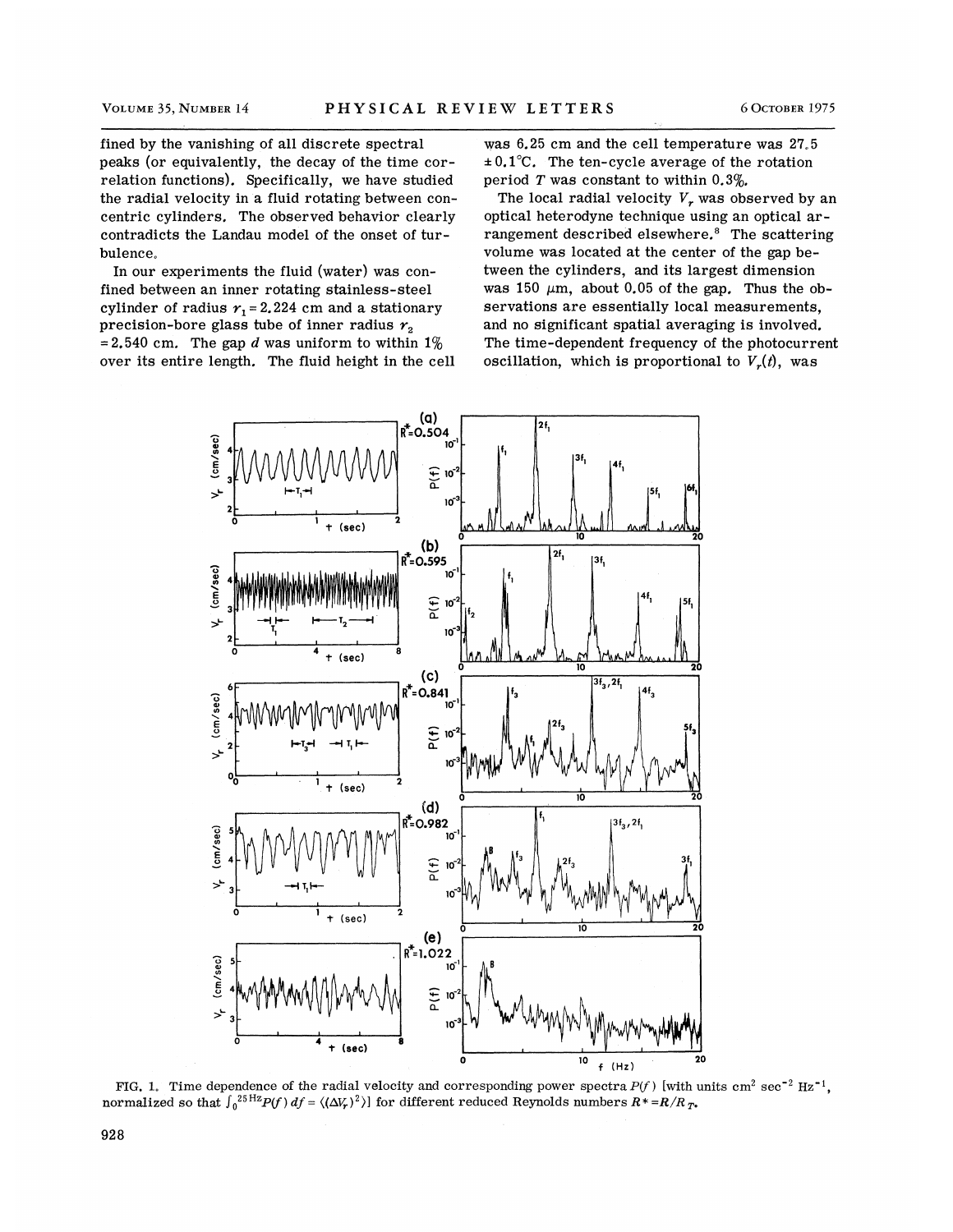measured for 1024 adjacent sampling intervals of  $5 \times 10^{-4}$  to  $5 \times 10^{-1}$  sec.

In the discussion to follow the rotation rate is expressed in terms of a reduced Reynolds number  $R^* = R/R_T$ , where  $R = 2\pi r_1 d/\nu T$  ( $\nu$  is the kinematic viscosity) and  $R_T = 2501$  is the value of R at the onset of aperiodic motion.

We now describe the sequence of transitions which are observed reversibly as  $R$  is varied. The first instability (the Taylor instability) occurs at  $R^* = 0.051$ , and results in a time-independence dent toroidal roll pattern that has been extensively studied.<sup>4,8</sup> The radial velocity is periodic in the axial coordinate  $z$ , with wavelength 0.79 cm. Our scattering volume was always positioned at or near one of the maxima in  $V_{\nu}(z)$ , and these locations persisted well into the aperiodic regime.

The first transition to a periodic state occurs at  $R^* = 0.064$ , where transverse waves (with four wavelengths around the annulus) are superimposed on the toroidal vortices.<sup>9</sup> These waves. which have been previously observed visually,<sup>4</sup> manifest themselves as an oscillation at a frequency  $f_1$  in our measurements, as shown in Fig. 1(a) for  $R^*=0.504$ . The frequency  $f_1$  scales with  $R^* \propto T^{-1}$ , as Figs. 1(a)-1(d) illustrate; hence the dimensionless frequency  $f_1^* = f_1T$  is constant. The range in  $R^*$  of this and the subsequent timedependent states is summarized in Fig. 2. The power spectrum  $P(f)$  of the radial velocity, shown on a logarithmic scale in Fig.  $1(a)$ , contains strong peaks at the frequency  $f<sub>1</sub>$  and its harmonics  $nf_1$ , and the 0.05-Hz linewidth of these sharp peaks is determined only by the length of the data



FIG. 2. The dimensionless frequencies  $f_i^* = f_iT$  as a function of  $R^*$ . The solid lines are to guide the eye. and the vertical bars demarcate the regions in which the  $f_i$  are present (except that the lower bound for  $f_i$ is  $R^* = 0.064$ . The fact that  $f_1^* = 1.30$  and  $f_3^* = 0.87$ are constant indicates that  $f_1$  and  $f_3$  scale with rotation rate, whereas  $f_2$  does not.

segment. The background noise in  $P(f)$ , which comprises only  $2.3\%$  of the total spectral power. is frequency independent to at least 100 Hz. This is mostly instrumental noise, with a magnitude of  $10^{-4}$  cm<sup>2</sup> sec<sup>-2</sup> Hz<sup>-1</sup>, which corresponds to  $\langle (\Delta V_x)^2 \rangle^{1/2} = 0.05$  cm/sec.

When  $R^*$  is increased to  $0.54 \pm 0.01$ , a second time-dependent instability occurs, and a new frequency  $f<sub>2</sub>$  is visible as a low-frequency modulation of the radial velocity  $[Fig. 1(b)]$ . The corresponding power spectrum shows that  $f_2$ , though weaker than  $f_1$ , is still nearly 2 orders of magnitude above the noise level. The frequency  $f_2$  is a transverse (i.e., axial) disturbance, as is  $f_1$ , but its precise nature is unknown. It does interact with the mode at  $f<sub>1</sub>$  to produce a splitting of some of the  $nf_1$  lines. Further increase in rotation rate causes  $f<sub>2</sub>$  to decrease in frequency until it is no longer visible at  $R^* = 0.78 \pm 0.04$  (see Fig. 2). Associated with this decrease is a gradual increase in the background noise level to about  $10^{-3}$  cm<sup>2</sup> in the background holds lever to about 10 cm<br>sec<sup>-2</sup> Hz<sup>-1</sup> in the range  $0 < f < 60$  Hz, as in Fig. 1(c). This background now represents real noise in the fluid, but the peaks, which still contain  $90\%$  of the power, remain sharp. A new frequency  $f<sub>3</sub>$  (and its harmonics) appears at  $R^* = 0.78$  $\pm 0.03$ , and this is also visible in Fig. 1(c). Note that  $f_3$  appears only after  $f_2$  has disappeared. Since  $f_3$  is two-thirds of  $f_1$ , the behavior of Fig. 1(c) is periodic except for the additive noise.

Figure  $1(d)$  shows the behavior just below the transition at  $R^*=1$ . The qualitative features are unchanged, and the reduction in the amplitude of the  $f_3$  peak is caused by a small change in the vertical position of the scattering volume. The peaks in  $P(f)$  (which still contain 90% of the spectral power) remain sharp, and the corresponding correlation function  $C(\tau) = \langle V_r(t)V_r(t+\tau) \rangle$  oscillates periodically without any detectable decay for time lags  $\tau$  up to 10 sec.

At  $R^*=1$   $(R=R_T=2501)$  a dramatic change occurs, as shown in Fig. 1(e). The sharp peaks at  $nf_1$  and  $nf_3$  disappear completely, leaving a broad doublet B that contains  $60\%$  of the power. While B was incipient at  $R^*=0.982$ , it contained only 5% of the power there. Higher-resolution spectra confirm that  $B$  is in fact a broad doublet with a total linewidth of about I Hz. The disappearance of the sharp peaks is equally apparent in the correlation function, which now decays to zero in a few seconds. The velocity data of Fig. 1(e) show erratic and noisy behavior, but since there is also some noise in 1(d), one must examine  $P(f)$  or  $C(\tau)$  to see the qualitative distinction. A further